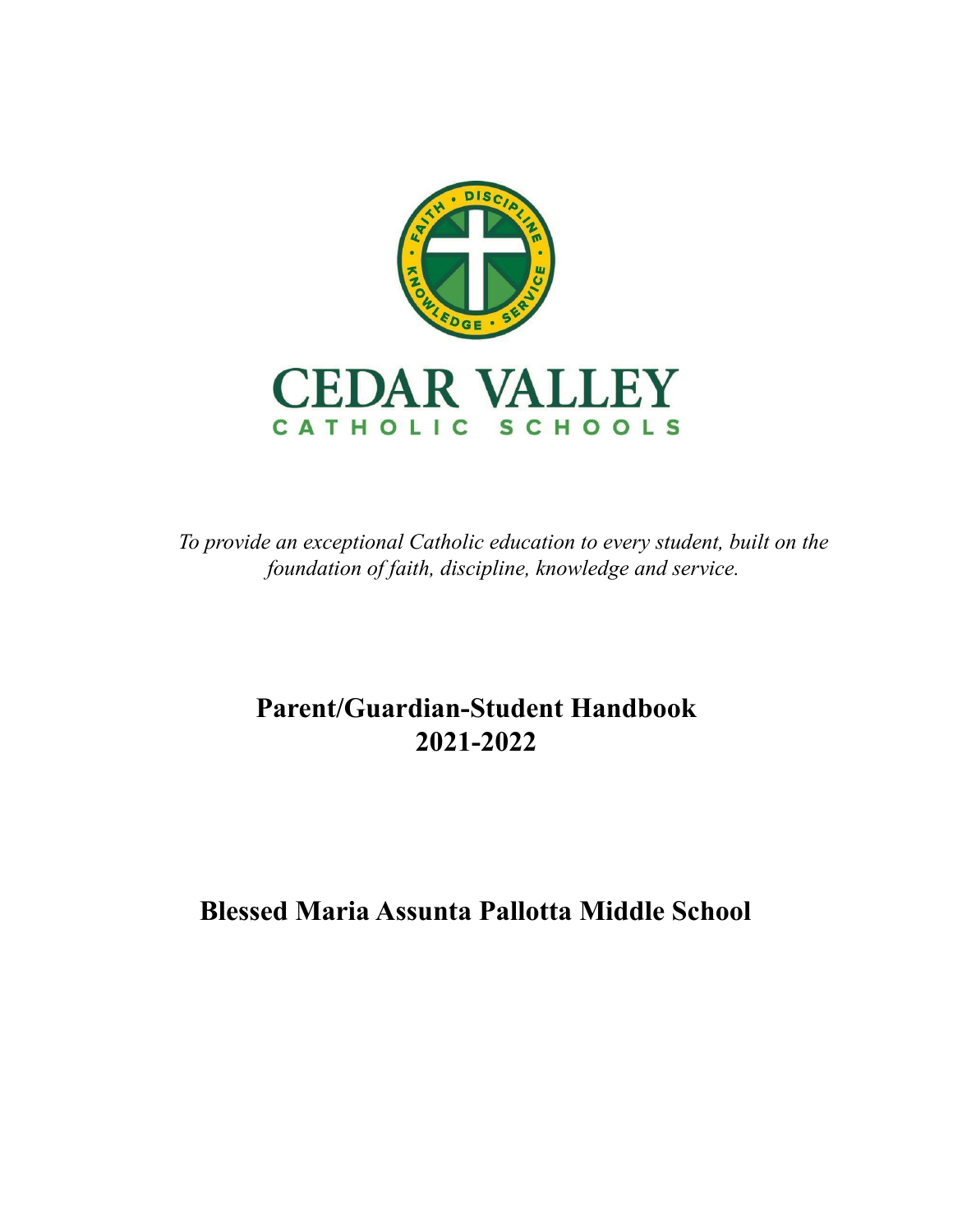## **Table of Contents Parent/Guardian-Student Handbook 2021-2022**

| I.   |  |                                                        |  |  |
|------|--|--------------------------------------------------------|--|--|
|      |  | A. Cedar Valley Catholic Schools Mission               |  |  |
|      |  | B. Cedar Valley Catholic Schools Vision                |  |  |
| П.   |  |                                                        |  |  |
| Ш.   |  |                                                        |  |  |
| IV.  |  |                                                        |  |  |
|      |  | A. Middle School Students Receiving High School Credit |  |  |
|      |  | B. Grading scale                                       |  |  |
|      |  | C. Homework                                            |  |  |
|      |  | D. Party Invitations                                   |  |  |
| V.   |  |                                                        |  |  |
|      |  | A. Arrival and Dismissal Procedures                    |  |  |
|      |  | B. Attendance                                          |  |  |
|      |  | C. Blessed Maria Family Booster Club                   |  |  |
|      |  | D. Parent/School Communication                         |  |  |
|      |  | E. Parent-Student-Teacher Conferences                  |  |  |
|      |  | F. Telephones and Smart Watches                        |  |  |
| VI.  |  |                                                        |  |  |
|      |  | A. Detentions                                          |  |  |
|      |  | B. Vandalism/Theft                                     |  |  |
| VII. |  |                                                        |  |  |
|      |  | A. Activity Options                                    |  |  |
|      |  | <b>B.</b> Athletic Information                         |  |  |
|      |  | C. Transportation Rules                                |  |  |
|      |  |                                                        |  |  |
|      |  | A. Automobiles/Parking Lot                             |  |  |
|      |  | <b>B.</b> Lockers                                      |  |  |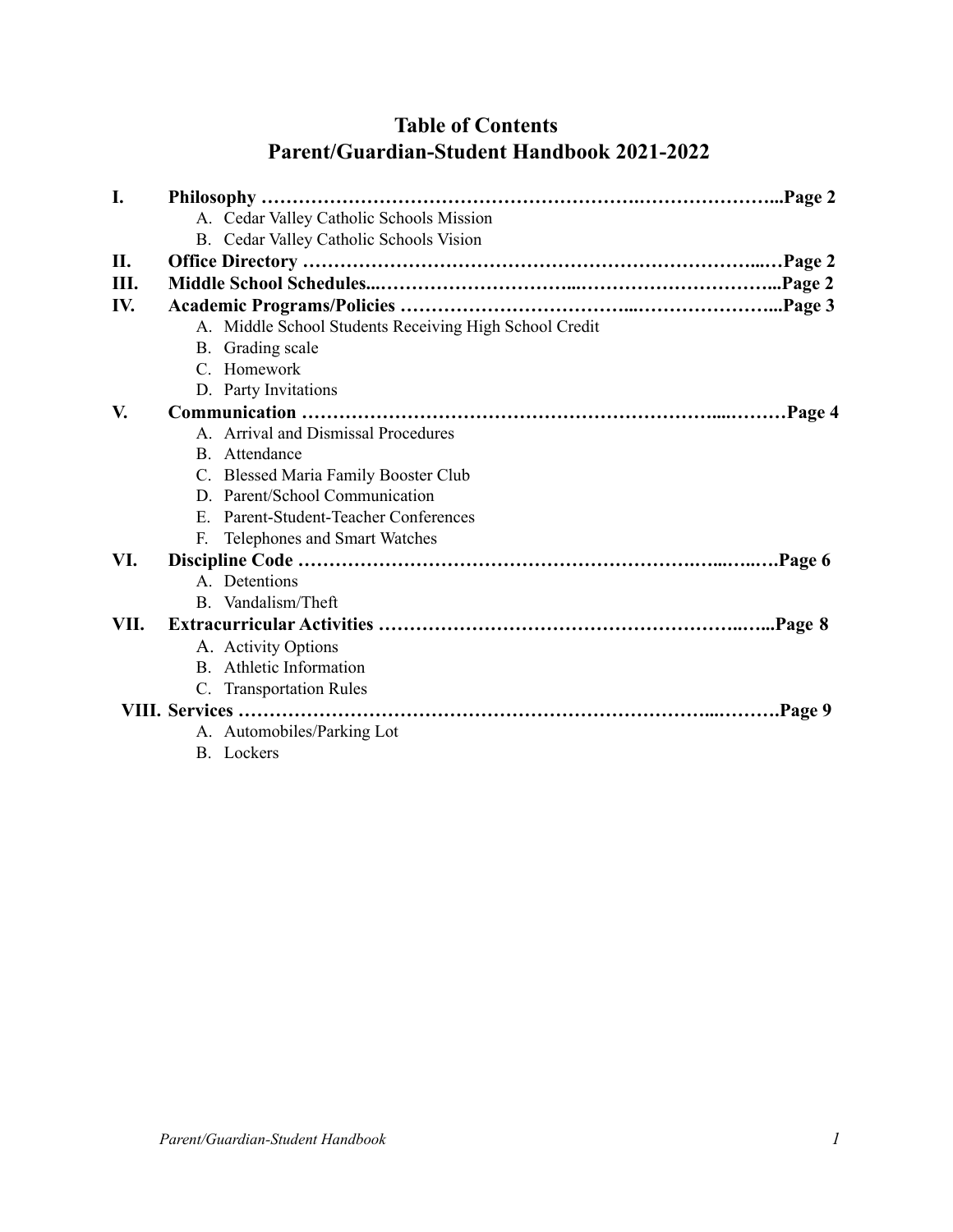## **I. Philosophy**

#### **A. Cedar Valley Catholic Schools Mission**

The mission of the Cedar Valley Catholic Schools is to provide an exceptional Catholic education to every student, built on the foundations of faith, discipline, service and knowledge.

#### **B. Cedar Valley Catholic Schools Vision**

Cedar Valley Catholic Schools will be the first choice of families who believe God, community, leadership and service are the foundation of a learning environment.

## **II. Office Directory**

#### **Blessed Maria Assunta Pallotta Middle School**

| <b>Phone: 319-232-6592</b> |                      | <b>Fax:</b> 319-232-6963                     |
|----------------------------|----------------------|----------------------------------------------|
| <b>Address:</b>            |                      | Blessed Maria Assunta Pallotta Middle School |
|                            | 3225 W. $9th$ Street |                                              |
|                            | Waterloo, Iowa 50702 |                                              |
| Hours:                     |                      | Monday – Friday 7:00 a.m. $-3:30$ p.m.       |
|                            |                      |                                              |

#### **Contacts:**

Tom Novotney, 6-12 Principal; Chief Administrator Tony Harrington, 6-12 SAM Judy Bullis, Administrative Assistant Jacob Garnette, Guidance Counselor Karen Hau, Food Service Site Manager Mary Jones, Food Service Director Josh VanBesien, Business Manager Karey Schultz, Bookkeeper Sarah Smith, Advancement Director Sydney Anderson, Marketing and Special Events Coordinator Tanya Cutsforth, Operations and Human Resources Manager

#### **Activities/Athletic Information**:

Tom Novotney, Interim Athletic Director Nick Miller, 6-8 Activities Coordinator

## **III. Middle School Schedules Blessed Maria Assunta Pallotta Middle School Schedules**

|                         |               | <b>All-school Mass Schedule</b> |              |
|-------------------------|---------------|---------------------------------|--------------|
| <b>Regular Schedule</b> |               | Release to class                | 17:25 - 7:30 |
| Release to class        | $7:25 - 7:30$ | Pd. 1                           | 17:30 - 8:04 |
| Announcements/Prayer    | 7:30 - 7:35   | Pd.2                            | 8:05 - 8:39  |
| Pd. 1                   | $7:35 - 8:17$ | Announcements/Lead              | 8:40 - 8:57  |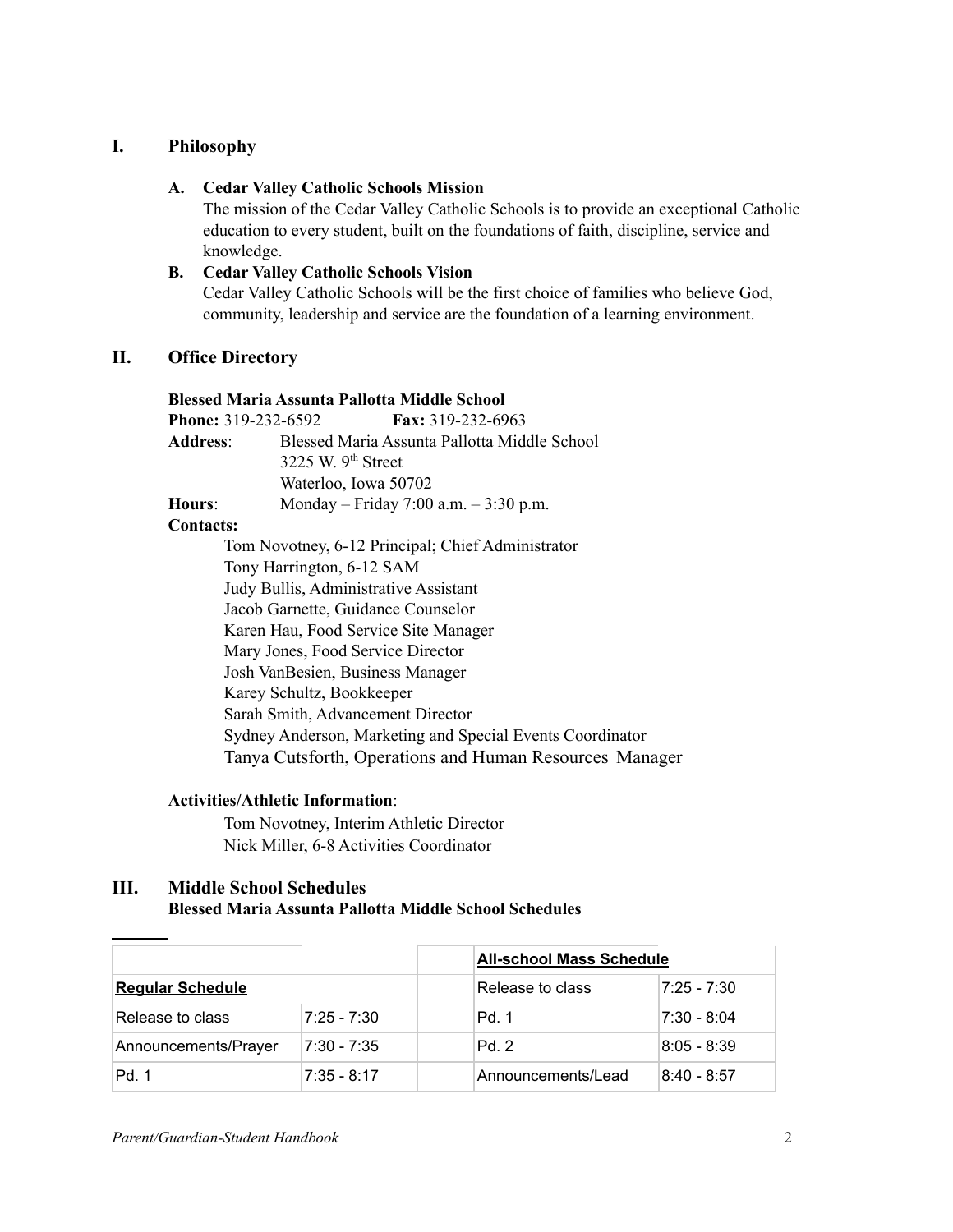| Pd. 2                         | $8:18 - 9:00$   | Mass                      | $9:00 - 9:45$   |  |
|-------------------------------|-----------------|---------------------------|-----------------|--|
| Pd. 3                         | $9:01 - 9:43$   | Lead                      | $9:45 - 10:05$  |  |
| Pd. 4                         | $9:44 - 10:26$  | Pd. 3                     | $10:06 - 10:43$ |  |
| Pd. 5                         | 10:27 - 11:09   | Pd. 4                     | $10:44 - 11:21$ |  |
| 1st Lunch/Lead                | $11:10 - 11:40$ | 1st Lunch/Pd. 5           | 11:22 - 11:54   |  |
| 2nd Lunch/Lead                | 11:42 - 12:12   | 2nd Lunch/Pd. 5           | $11:56 - 12:28$ |  |
| Pd. 7                         | 12:13-12:55     | Pd. 7                     | $12:29 - 1:06$  |  |
| Pd. 8                         | $12:56 - 1:38$  | Pd. 8                     | $1:07 - 1:44$   |  |
| Pd. 9                         | $1:39 - 2:22$   | Pd. 9                     | $1:45 - 2:22$   |  |
| Prayer                        | $2:22-2:25$     | <b>Closing Prayer</b>     | $2:22 - 2:25$   |  |
|                               |                 |                           |                 |  |
| Late Start Schedule (2 hours) |                 | <b>Pep Rally Schedule</b> |                 |  |
| Release to class              | $9:25 - 9:30$   | Release to class          | $7:25 - 7:30$   |  |
| Announcements/Prayer          | $9:30 - 9:35$   | Announcements/Prayer      | $7:30 - 7:35$   |  |
| Pd. 1                         | $9:35 - 10:02$  | Pd. 1                     | $7:35 - 8:13$   |  |
| Pd. 2                         | 10:03 - 10:30   | Pd. 2                     | $8:14 - 8:52$   |  |
| Pd. 3                         | 10:31 - 10:58   | Pd. 3                     | $8:53 - 9:30$   |  |
| Pd. 4                         | 10:59-11:26     | Pd. 4                     | $9:31 - 10:09$  |  |
| 1st Lunch/Lead                | 11:27 - 11:55   | Pd. 5                     | $10:10 - 10:48$ |  |
| 2nd Lunch/Lead                | 11:56 - 12:24   | Pd. 7                     | 10:49 - 11:27   |  |
| Pd. 5                         | 12:25 - 12:53   | 1st Lunch/Lead            | $11:28 - 11:58$ |  |
| Pd. 7                         | 12:54 - 1:22    | 2nd Lunch/Lead            | 11:59 - 12:29   |  |
| Pd. 8                         | $1:23 - 1:52$   | Pd. 8                     | $12:30 - 1:08$  |  |
| Pd. 9                         | $1:53 - 2:22$   | Pd. 9                     | $1:09 - 1:47$   |  |
| <b>Closing Prayer</b>         | $2:22 - 2:25$   | Pep Rally/Prayer          | $1:50 - 2:25$   |  |

## **IV. Academic Programs/Policies**

## **A. Middle School Students Receiving High School Credit**

These guidelines apply to courses which a middle school student may potentially earn high school credit. Credit may be earned under the following conditions:

- The course is taken and passed at the middle school level in the middle school setting or in the high school setting.
- The student must take and pass the first and second semester final tests based on the high school curriculum. If a student is taking the class in the middle school setting, arrangements will need to be made to complete the test.
- The curriculum used in the middle school setting is to be the high school curriculum.
- The student will then enroll in the next level of the appropriate class as a  $9<sup>th</sup>$  grader.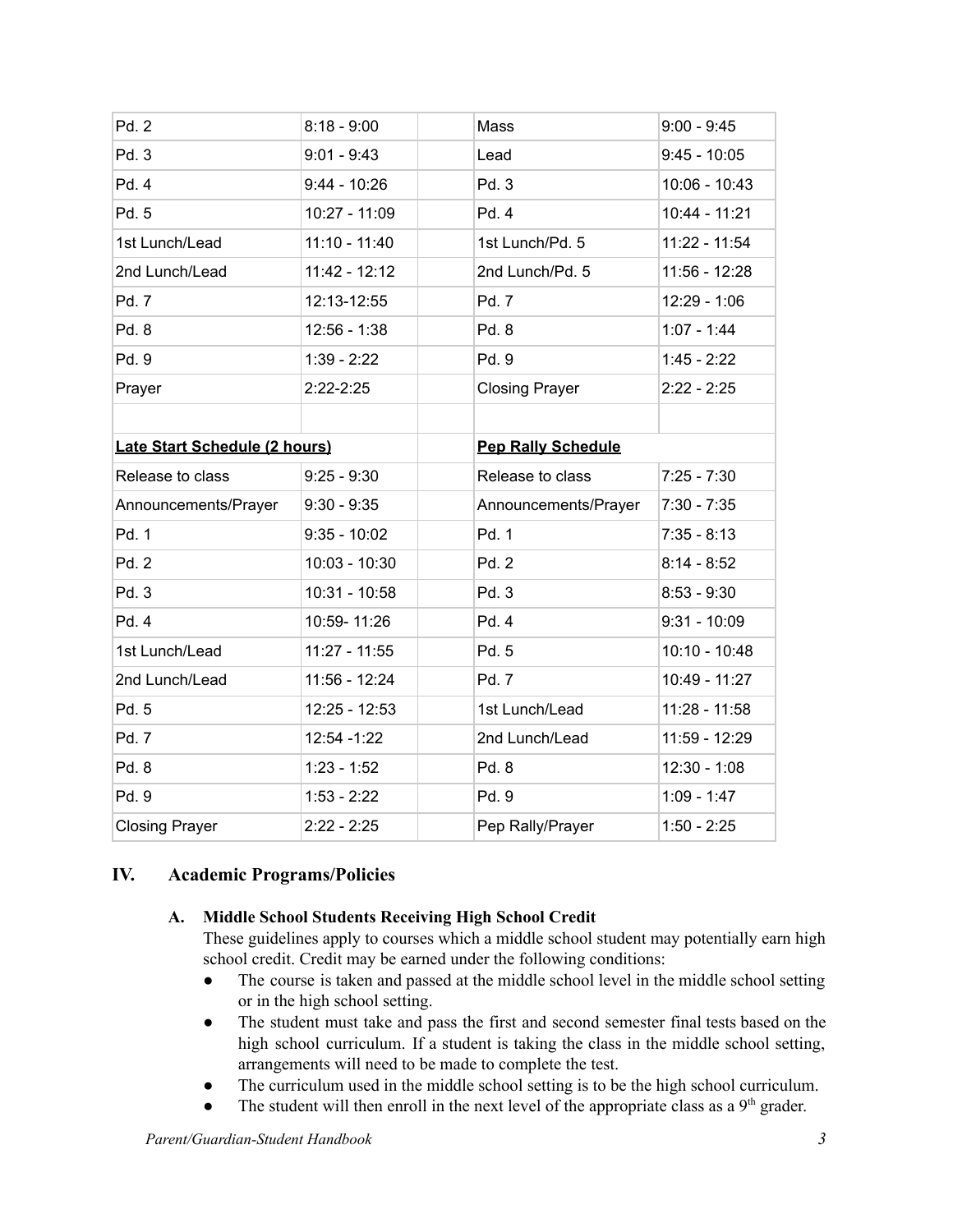• When these criteria are met, the student: -Will receive high school credit for the class. -The grade will be included in the GPA -Credit will not be accepted by the NCAA if a student plays college sports.

Students may choose to retake the class at the high school level by re-enrolling in the class their freshman year. In this case, coursework at the middle school level will not be counted as high school credit, and the grade will not be part of the GPA.

## **B. Grading Scale**

## **Blessed Maria Assunta Pallotta Middle School Grading Scale**

| 100 | 93 | A    |
|-----|----|------|
| 92  | 90 | A-   |
| 89  | 88 | $B+$ |
| 87  | 83 | B    |
| 82  | 80 | $B-$ |
| 79  | 78 | C+   |
| 77  | 73 | C    |
| 72  | 70 | $C-$ |
| 69  | 68 | D+   |
| 67  | 63 | D    |
| 62  | 60 | D-   |
| 59  | 0  | U    |
|     |    |      |

## **Blessed Maria Assunta Pallotta Middle School Standards Based Grading Scale**

- $4$  = Consistently Exceeds
- $3$  = Meets
- 2 = Progressing Towards
- $1 = Does Not Meet$
- $NA = Not Applicable$

#### **C. Homework**

Students are to turn in homework on time. Students who do not turn in homework may be given consequences as needed until the homework is completed.

## **D. Party Invitations**

Invitations to parties taking place outside of school are to be handled outside of school time. Invitations are not to be distributed during class or lunch. They are to be mailed or delivered. Please note that the school is not allowed to give out addresses or phone numbers of classmates without prior permission from a parent or guardian.

## **V. Communication**

## **A. Arrival and Dismissal Procedures**

Arrival: The Commons will be opened to students at 6:45 AM. There is no supervision prior to 6:45 AM. Vehicles are to drop off middle school students in the drop-off lane in front of Blessed Maria Assunta Pallotta Catholic Middle School, pulling as far forward as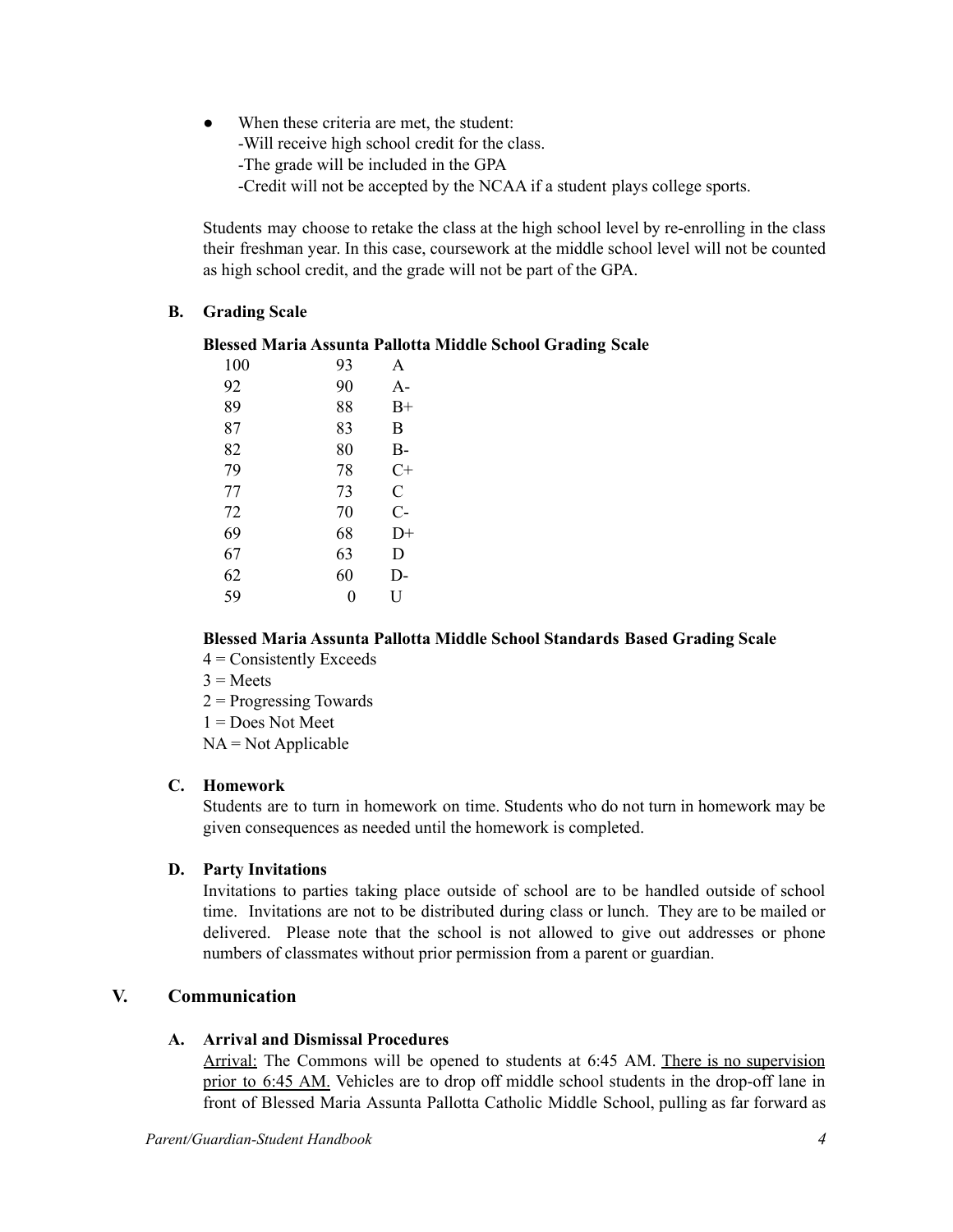possible. Students riding with high school siblings are to be dropped off in the back parking lot and enter through the back entrance after being buzzed into the school. The front drop-off lane is not to be used by high school students. Upon arrival to school, students must report to the Commons. Students will be released to the lockers at 7:25 AM. Classes begin at 7:30 AM. Students must report to their first period class by 7:30 AM or they will be counted tardy or absent.

Dismissal: Students are dismissed at 2:25 PM. Students must be picked up by 2:55 PM.

#### **B. Attendance**

#### Excused and Unexcused Absences:

If a student is absent and no note or phone call has been received from the parent, this is considered an unexcused absence. Conversely, if a note or phone call is received at the school from the parent, this is an excused absence.

Tardy Procedure: A student who is tardy to school earns lunch detention with the third tardy, and with each tardy earned after the third. Lunch detention is served the day it is earned. Tardy to school starts over at each quarter.

Students tardy to class periods 2 - 9 are tracked and disciplined by the classroom teacher as he/she deems appropriate.

School Cancellation: We typically follow Waterloo Schools, but for updates, please check local radio stations, KWWL Channel 7, the CVCS Website: www.cvcatholicschools.org, or check for Remind notifications.

Attendance - Extracurricular participation: \*\*Please see the Activity Handbook.

#### **C. Blessed Maria Family Booster Club**

All parents/guardians belong to the Blessed Maria Family Booster Club and are encouraged to be active members. The Family Booster Club supports the curricular and extracurricular programs of the school through fellowship and projects. Sign-up takes place in August as part of registration. Volunteer opportunities are as follows:

- Concessions
- Fall/Spring conference week teacher meals/treats
- Chaperone Fall/Winter and Spring socials
- Staff appreciation
- 8th grade celebration reception

#### **D. Parent/School Communication**

Powerschool is used as the main tool for communicating student academic progress to parents. Teachers update Powerschool on a regular basis. Parents/Guardians are given login information to be able to look at their student's grades at any time. Parents should use this tool as a first step in finding out how their student is performing. Parents may contact the main office at any time for more information on how to access Powerschool. Many teachers use Google Classroom to communicate the same information. Students have access to Google Classroom and can show their parents how to access Classroom.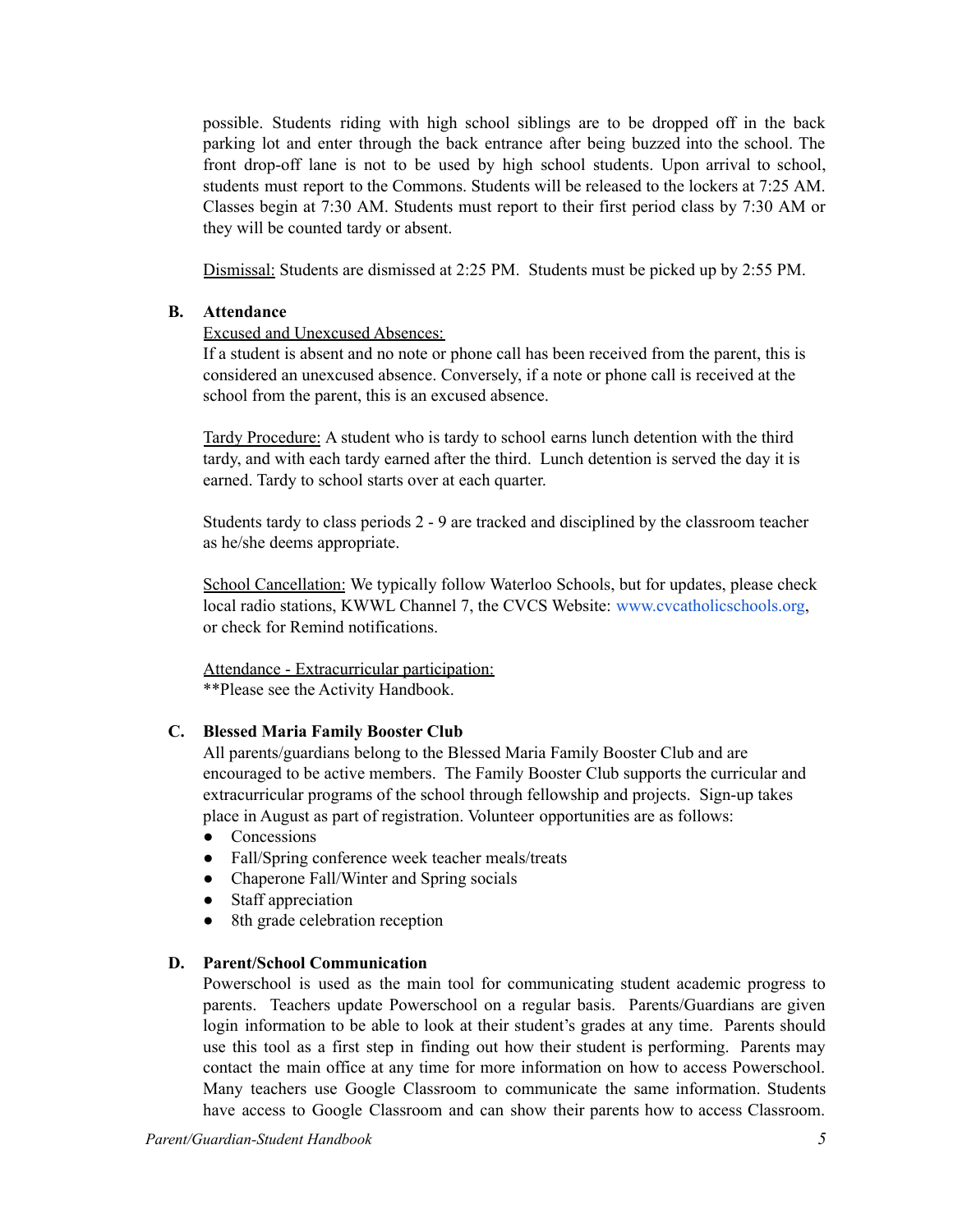Parents who want to learn more about Google Classroom are to contact their child's teacher.

#### **E. Parent-Student-Teacher Conferences**

Conferences at the end of the first quarter are teacher-led. Students are expected to attend. Parents are encouraged to schedule with teachers during this time. Conferences at the end of the third quarter are student-led and are required for each student. Student-led conferences allow the students to take ownership of their learning and reflect on their success and opportunities for growth. Both Fall and Spring conferences are scheduled using an online scheduling system. Parents are provided the information several weeks prior to conferences.

## **F. Telephones and Smart Watches**

Cell phones are to be kept in a student's locker from 7:25 am until 2:25pm. The school is not responsible for lost or broken cell phones. Apple/Smart watches must be removed during all testing.

## **VI. Discipline**

## **A. Detention**

The purpose of detention at Blessed Maria Assunta Pallotta Middle School is to impose consequences that will help a student better self-discipline themselves and also realize that all actions have consequences.

Detentions will be given for offenses that are in violation of Blessed Maria's Discipline Code. Detentions will be 30 minutes in length. Students have three opportunities to serve their detention. **Detention may be served the day it was given with the teacher that assigned it; it may be served the following day before school, or it may be served with the teacher that assigned it the day after it was given**. If the teacher that assigned the detention is unavailable after school, arrangements are to be made with the office. Detention will be offered every morning from 6:55am to 7:25am**.** Students will not be allowed to enter detention after 6:55am. Students are to be in school dress code and have schoolwork to complete during detention. They may not leave the assigned area without the permission of the moderator. Sleeping, food or drink is never allowed in detention. A student may work with another teacher on schoolwork if he/she has signed in with the moderator, and if he/she has a pass to work with another teacher.

If a student does not serve his/her detention during one of his/her three opportunities, he/she will be assigned a 90 minute detention. If a student-athlete skips a 30 minute detention, he/she is required to be present at practice, but he/she may not participate fully. If a public performance is scheduled for that day, the student-athlete will not be allowed to participate. If a Friday detention is skipped, these same rules apply to Saturday practices and performances.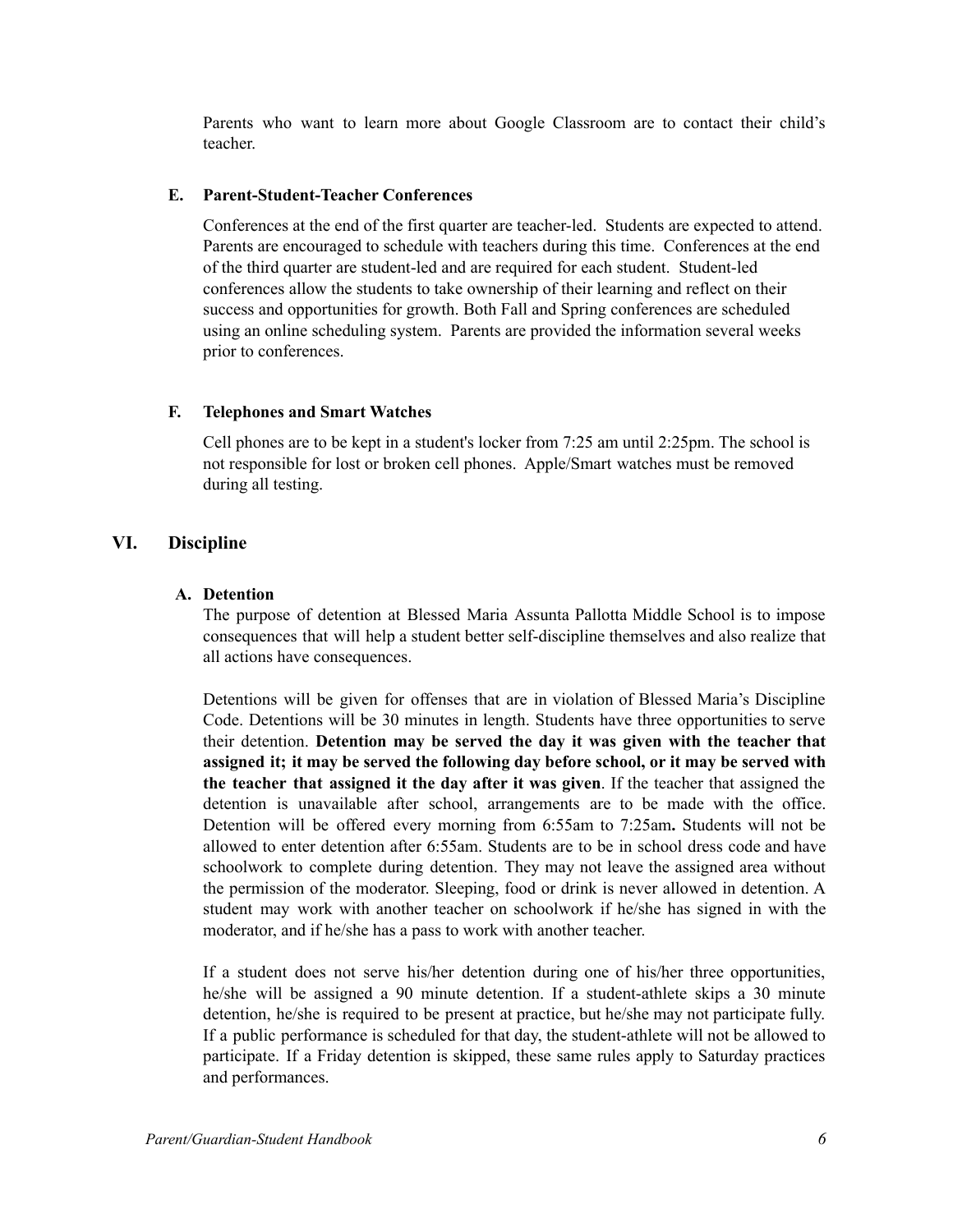A 90 minute detention will be served in the office or in another designated room. It will be from 2:30 - 4:00pm, and it must be served within 4 school days of when it was earned. Failure to serve a 90 minute detention as scheduled will result in 1 day of In-school suspension. If a student serves a 90 minute detention, he/she will not be allowed to practice or publicly perform that afternoon/evening unless he/she has served the 90 minute detention. Frequent in-school suspensions due to unserved detentions will lead to additional discipline consequences.

## **\*\* Items defined as major offenses will result in consequences greater than 1 detention. \*\***

## *Guidelines for Major Consequences*

First Major Incident:

- Principal/designee talks to student, investigation is initiated, if founded, aggressor will be informed of his/her actions and asked to stop
- Consequence(s) Loss of privilege(s), two thirty minutes detentions, or up to half-day in-school suspension
- Teaching principal/designee reteaches appropriate behaviors in relationship to Gospel Values and the 7 Habits; teaching may include but is not limited to: reviewing expectations, role play, modeling, restitution, service, apology, conflict mediation, essay, and/or illustration
- Parent contact warning to students and parents that another incident will result in additional consequences
- Documentation

## Second Major Incident:

- Principal/designee talks to student, investigation is initiated, if founded, aggressor will be informed of his/her actions and asked to stop
- Consequence(s) Loss of privileges, one or more days of in-school suspension, or up to one day of out-of-school suspension
- Teaching principal/designee reteaches appropriate behaviors in relationship to Gospel Values and the 7 Habits; teaching may include but is not limited to: reviewing expectations, role play, modeling, restitution, service, apology, conflict mediation, essay, and/or illustration
- Parent contact a warning to students and parents that another incident will result in 1-3 day(s) of suspension (in or out)
- Documentation

## Third and Subsequent Major Incidents:

- Principal/designee talks to student, investigation is initiated, if founded, aggressor will be informed of his/her actions and asked to stop
- Consequence(s) 1-3 day(s) of suspension (in or out); students having subsequent Major Incidents may be recommended for expulsion
- Teaching principal/designee reteaches appropriate behaviors in relationship to Gospel Values and the 7 Habits and creates a Behavior Intervention Plan; teaching may include but is not limited to: reviewing expectations, role play, modeling, restitution, service, apology, conflict mediation, essay, and/or illustration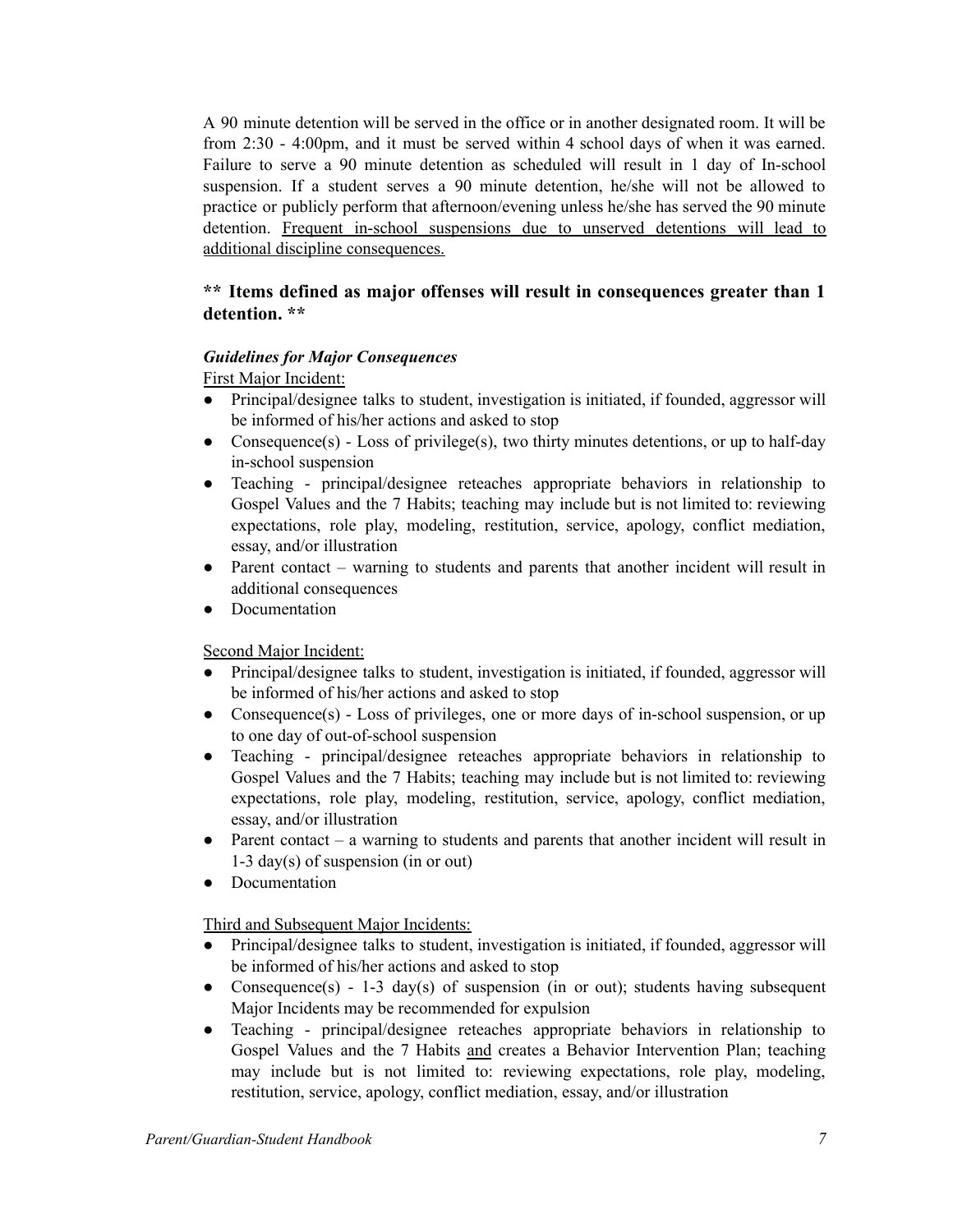- Parent contact including written letter
- Documentation

Student privacy is respected in each disciplinary situation. Disciplinary consequences will not be shared with anyone besides the student, administrator, teacher, and their own parent/guardian. To respect the confidentiality of each student, video recordings of incidents will not be shared.

**These guidelines may be adjusted for individual situations at the principal's discretion depending on the evidence, the severity of the incident, the age of the student, the history of incidents by this student, the student's response during the investigation and other relevant information from any credible source.**

Incidents not witnessed by an adult will be investigated to determine the need for further action.

#### **B. Vandalism/Theft**

Anyone destroying, stealing, or defacing school property or personal property of a school employee or student, will face disciplinary action. Justice demands restitution in proportion to damage done. If damages are deemed significant, a referral to the legal system may be made. Specific consequences may include but are not limited to restitution, community service, and suspension from classes and/or activities.

#### **VII. Extracurricular Activities**

Please see the Activity Handbook for information regarding participation in extracurricular activities.

#### **A. Activity Options**

Opportunities to participate include, but are not limited to:

Athletics (Grades  $7/8$  only) – basketball, baseball (may include  $6<sup>th</sup>$  graders), football, softball (may include  $6<sup>th</sup>$  graders), track, volleyball, cheerleading, wrestling, and cross country. Other opportunities (6-8) include: band and choir, as well as many leadership opportunities and clubs.

#### **B. Athletic Information**

For information on athletics, games, teams or coaches, call 232-6592. Schedule information may be found at:

https://www.northiowacedarleague.org/public/genie/62/school/905/.

The website will be updated daily to show any changes, delays or cancellations to athletic events.

#### **C. Transportation Rules**

Students must comply with the rules regarding transportation to and from activity trips as listed below:

• School policy requires students to go to and from an activity via the school